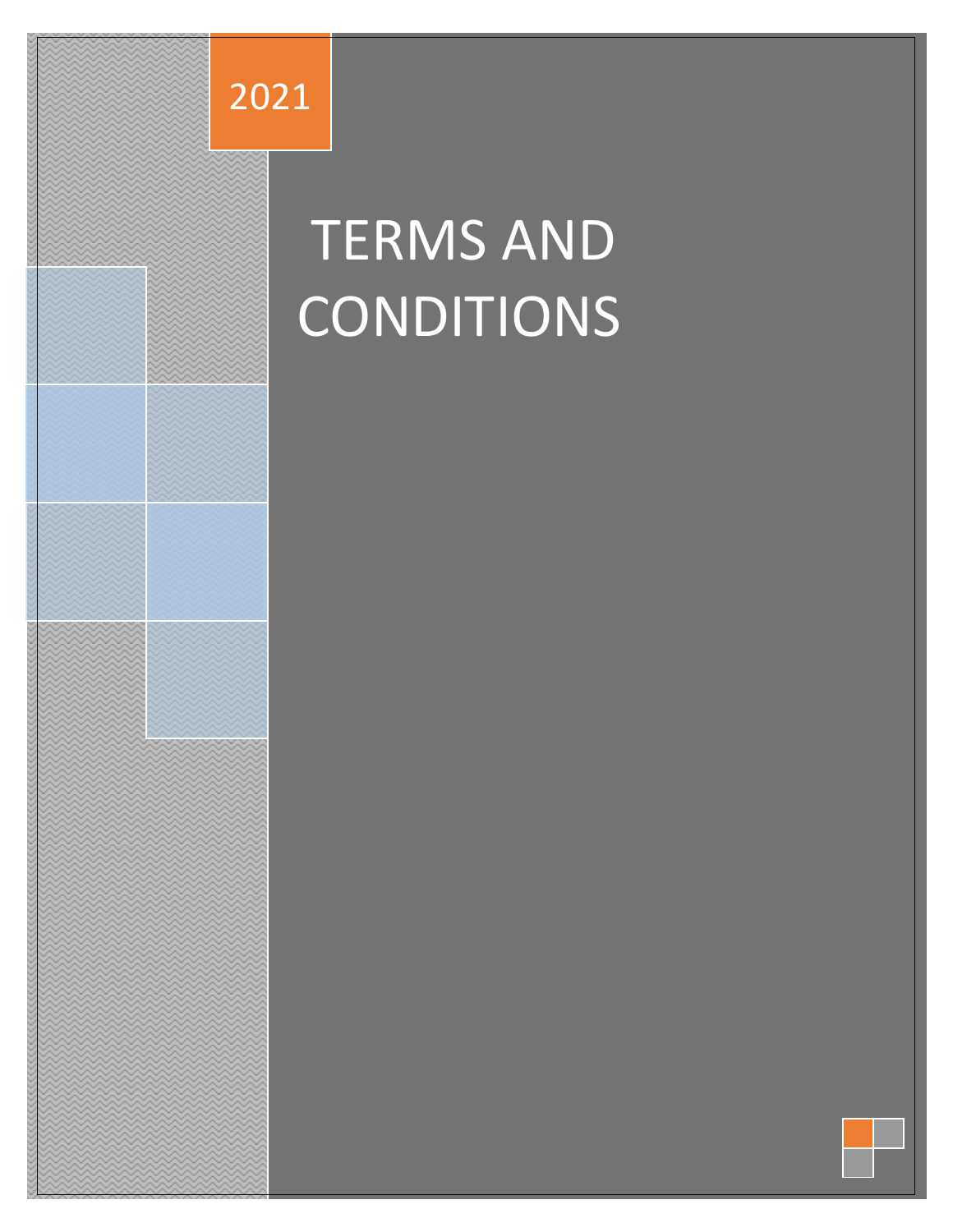#### **TERMS AND CONDITIONS**

## **truepe**ople

#### **1. ACCEPTING THESE TERMS**

This document, our rules, policies and the other documents referenced make up our Terms and Conditions ("Terms"). The Terms are a legally binding contract between you and True People Check. This contract sets out your rights and responsibilities when you use our website and our Service (the "Service" includes the "Website", as well as all related websites, networks, downloadable software, and other services provided by us. Please read them carefully.

BY USING OUR SERVICE, YOU'RE CREATING A LEGALLY BINDING CONTRACT TO COMPLY WITH ALL THE TERMS.

WE ARE NOT A CREDIT REPORTING AGENCY FOR PURPOSES OF THE FAIR REPORTING ACT ("FCRA"), AS SUCH, THE ADDITIONAL PROTECTIONS AFFORDED TO CONSUMERS, AND OBLIGATIONS PLACED UPON CREDIT REPORTING AGENCIES, ARE NOT CONTEMPLATED BY,NOR CONTAINED WITHIN, THESE TERMS AND CONDITIONS.

#### **2. CHANGES**

We may amend the Terms at any time by posting a revised version on our website. The revised version will be effective at the time we post it. If we change the Terms in a way that reduces your rights or increases your responsibilities, we will provide you with a notification.

No implication is made that the materials published on True People Check's website(s) are appropriate for use outside of the United States. If you access this website from outside of the United States, you do so on your own initiative and you are responsible for compliance with local laws. Additionally, this website is published in English and we are not responsible for errors in translation.

#### **3. ACCESS TO THIS SITE**

To access this site or some of the resources it offers, you may be asked to provide certain registration details or other information. It is a condition of your use of this site that all the information you provide on this site will be correct, current, and complete. If True People Check believes the information you provide is not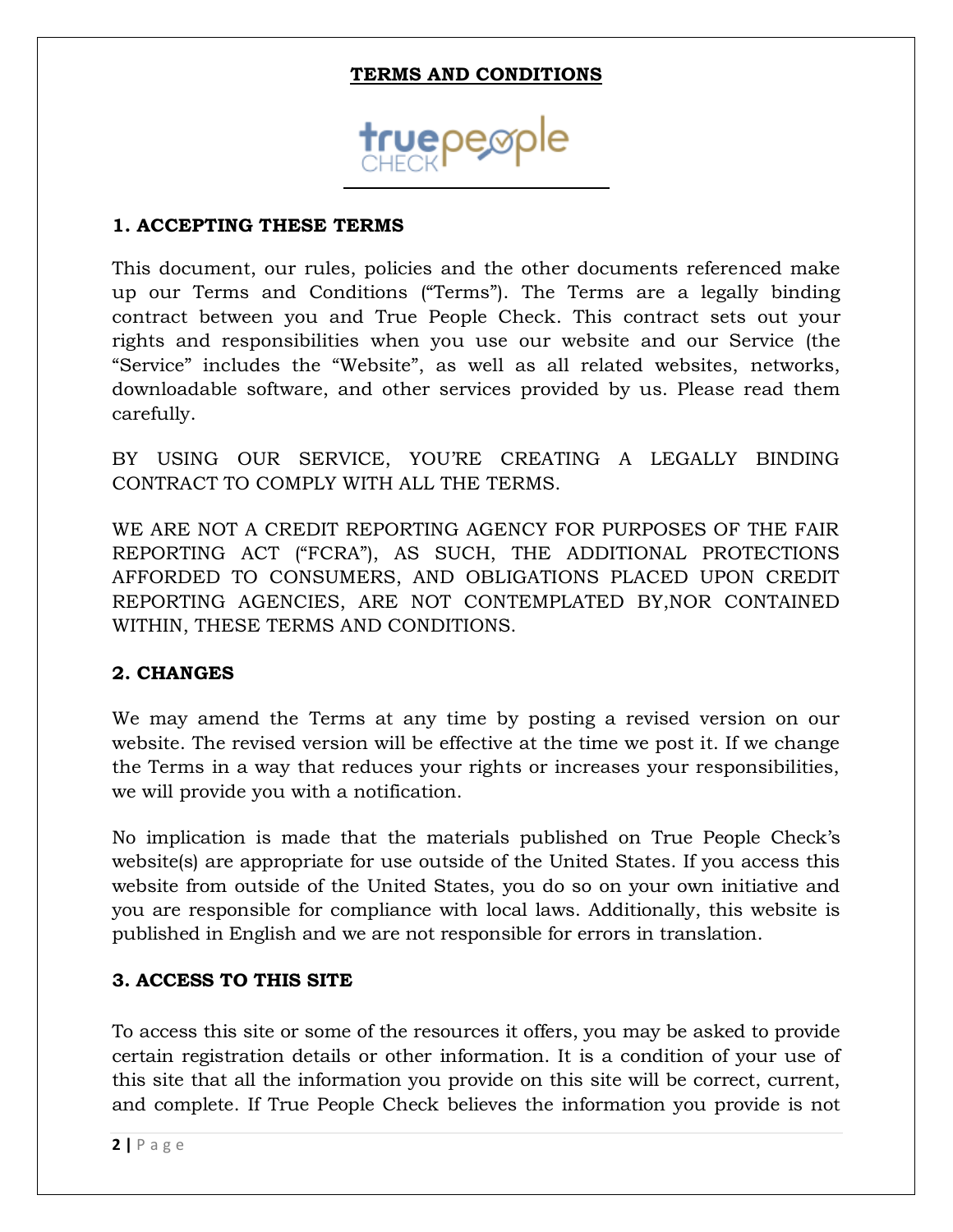correct, current, or complete, True People Check has the right to refuse you access to this site or any of its resources, and to terminate or suspend your access at any time.

#### **4. RESTRICTIONS ON USE**

You may use this site for purposes expressly permitted by this site. As a condition of your use of True People Check's website(s), you warrant to True People Check that you will not use the website(s) for any purpose that is unlawful or prohibited by these terms, conditions, and notices. For example, you may not (and may not authorize any party to) (i) co-brand this site, or (ii) frame this site, or (iii) download any content from this site (other than as provided by these terms) without the express prior written permission of an authorized representative of True People Check. For purposes of these Terms and Conditions, co-branding means to display a name, logo, trademark, or other means of attribution or identification of any party in such a manner as is reasonably likely to give a user the impression that such other party has the right to display, publish, or distribute this site or content accessible within this site. You agree to cooperate with True People Check to prevent or remedy any unauthorized use. In addition, you may not use True People Check's website(s) in any manner which could disable, overburden, damage, or impair the website(s) or interfere with any other party's use and enjoyment of the website(s). You may not obtain or attempt to obtain any materials, content, or information through any means not intentionally made available or provided for through the website(s).

## **5. PERSONAL AND NON-COMMERCIAL USE LIMITATION**

True People Check's website(s) are for your personal and non-commercial use, unless otherwise specified. You may not use this site for any other purpose, including any commercial purpose, without True People Check's express prior written consent. You may not modify copy, distribute, display, send, perform, reproduce, publish, license, create derivative works from, transfer, or sell any information, content, software, products or services obtained from or otherwise connected to True People Check's website(s), unless expressly permitted by these terms.

## **6. PROPRIETARY INFORMATION**

The material and content accessible from this site, and any other website owned, operated, licensed, or otherwise controlled by True People Check (the "Content") is the proprietary information of True People Check or the party that provided or licensed the Content to True People Check whereby such providing party retains all right, title, and interest in the Content. Accordingly, the Content may not be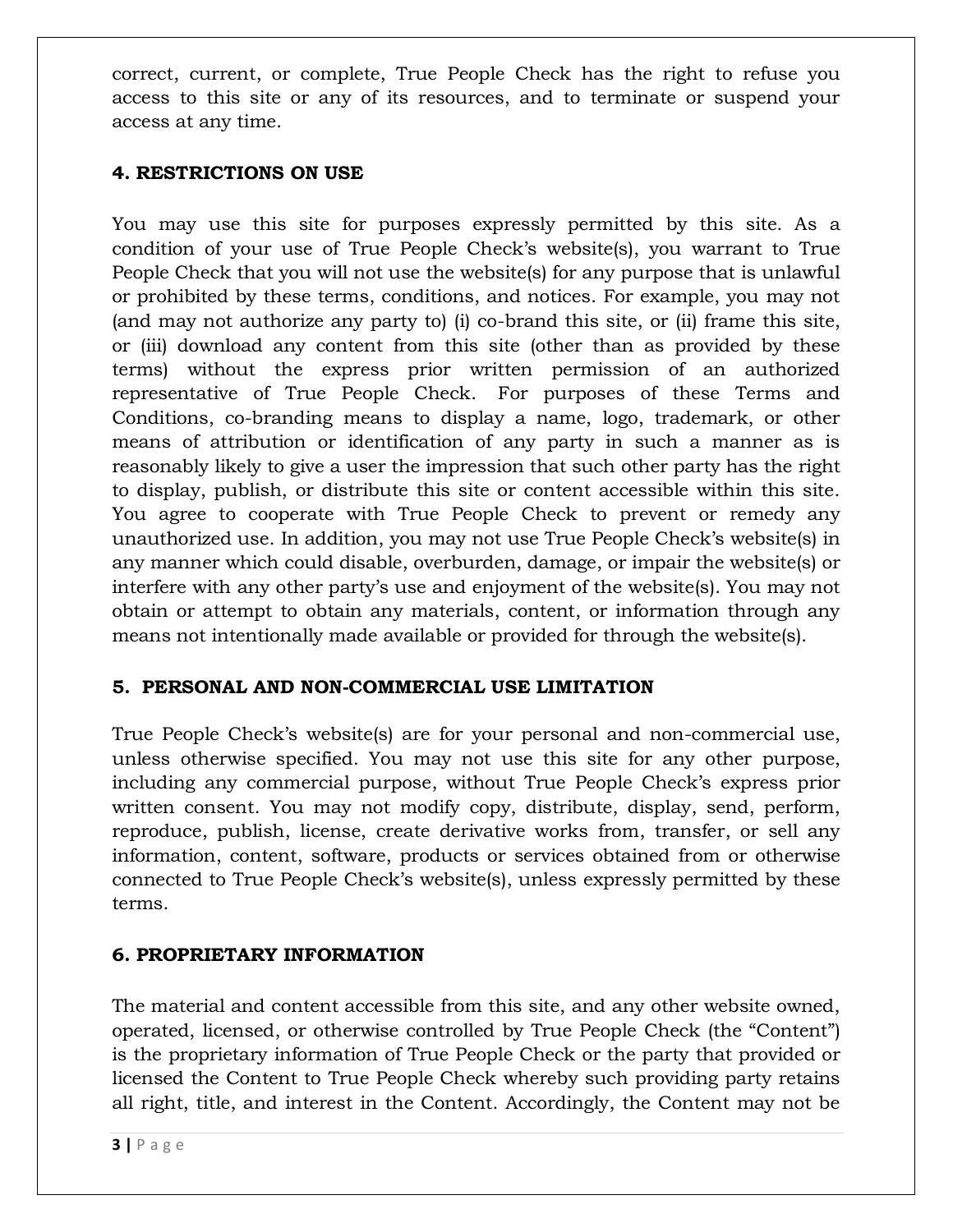copied, distributed, republished, uploaded, posted, or transmitted in any way without the prior written consent of True People Check, except that you may print out a copy of the Content solely for your personal use. In doing so, you may not remove or alter, or cause to be removed or altered, any copyright, trademark, trade name, service mark, or any other proprietary notice or legend appearing on any of the Content. From time to time, the website will utilize various plug-in or widgets to allow sharing of content via social media channels, email or other methods. Use of these plug-in or widgets does not constitute any waiver of True People Check's intellectual property rights. Such use is a limited license to republish the content on the approved social media channels, with full credit to the website.

## **7. THIRD PARTIES**

The sites may contain ratings and other accreditations that are provided by third party entities that offer such products and/or services. While we are constantly updating and refining our database and service, we do not represent or warranty that the results provided will be 100% accurate and up to date and, as such, True People Check shall not be responsible or liable for the accuracy, usefulness or availability of any information transmitted or made available via the sites including, without limitation, True People Check. True People Check does not provide private investigator services and information obtained through the Site and/or from True People Check. Monitoring should not be used for employment, tenant screening, or any FCRA related purposes. True People Check does not many any representation or warranty as to the character or the integrity of the person, business, or entity that is the subject of any True People Check.

## **7.1 THIRD PARTIES AND END USERS LOCATED IN THE EUROPEAN UNION**

In regards to any transaction in which information or data is sought by or concerning a party located, residing or otherwise related to the European Union and subject to the General Data Protection Regulations (the "GDPR"), it is agreed between the End User and True People Check Inc. that the End User is the "Controller" as that term is defined in the GDPR and True People Check Inc. is the "Processor" as that term is defined in the GDPR. It is further agreed by the End User that End User's use of the True People Check website is confirmation and acceptance that True People Check, Inc., in relation to any information or data obtained by End User, has: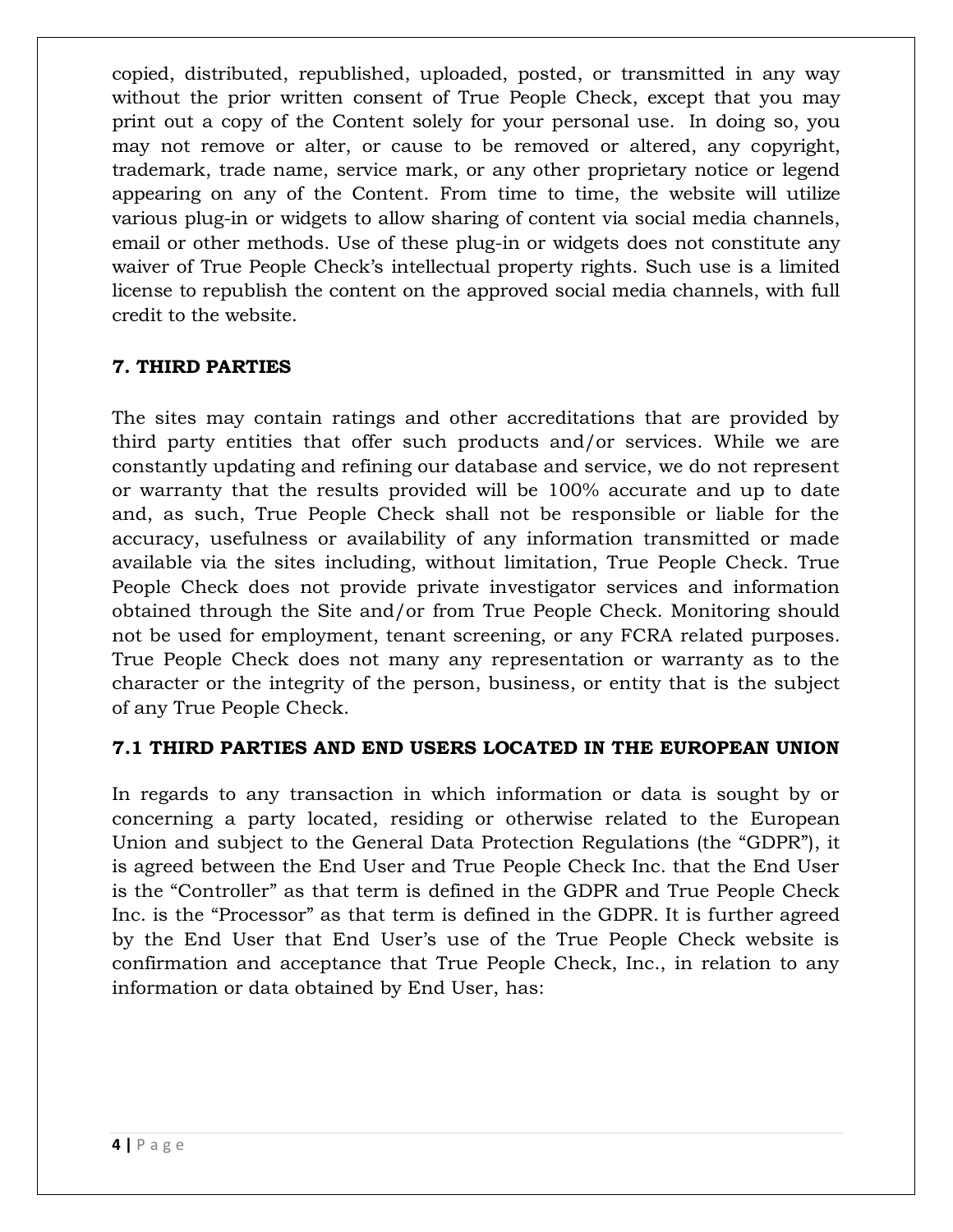- a. processed the personal data only on documented instructions from the controller, including with regard to transfers of personal data to a third country or an international organization;
- b. ensured that persons authorized to process the personal data have committed themselves to confidentiality or are under an appropriate statutory obligation of confidentiality;
- c. taken all measures required pursuant to Article 32 of the GDPR;
- d. respected the conditions referred to in the GDPR for engaging another processor;
- e. taking into account the nature of the processing, assisted the controller by appropriate technical and organizational measures, insofar as this is possible, for the fulfillment of the controller's obligation to respond to requests for exercising the data subject's rights laid down in Chapter III of the GDPR;
- f. assisted the controller in ensuring compliance with the obligations of the GDPR taking into account the nature of processing and the information available to the processor;
- g. has not retained any of the personal data obtained by or for the controller after the end of the provision of services relating to processing, and deleted any existing copies;
- h. made available to the controller all information necessary to demonstrate compliance with the obligations laid down in the GDPR.
- i. End User further warrants that it has and will comply with all obligations imposed on "Controllers" by the GDPR with respect to any use of services offered by True People Check, Inc.

## **7.2 THIRD PARTIES AND END USERS LOCATED IN CALIFORNIA**

Use of Personal Information. Personal Information as referred to herein is used as that term is defined by the California Consumer Privacy Act (Cal. Civ. Code §1798.100 et seq.). True People Check is acting solely as a Service Provider with respect to Personal Information. In no event will True People Check or End User sell Personal Information received from or provided by End User or True People Check. End User shall, upon True People Check request, or as otherwise provided by law, promptly delete any such Personal Information from its records and direct any relevant agents, consultants, or contractors to delete such Personal Information from their records and provide certification of such deletion upon request. Such deletion shall be in accordance with CCPA and all regulations promulgated pursuant thereto: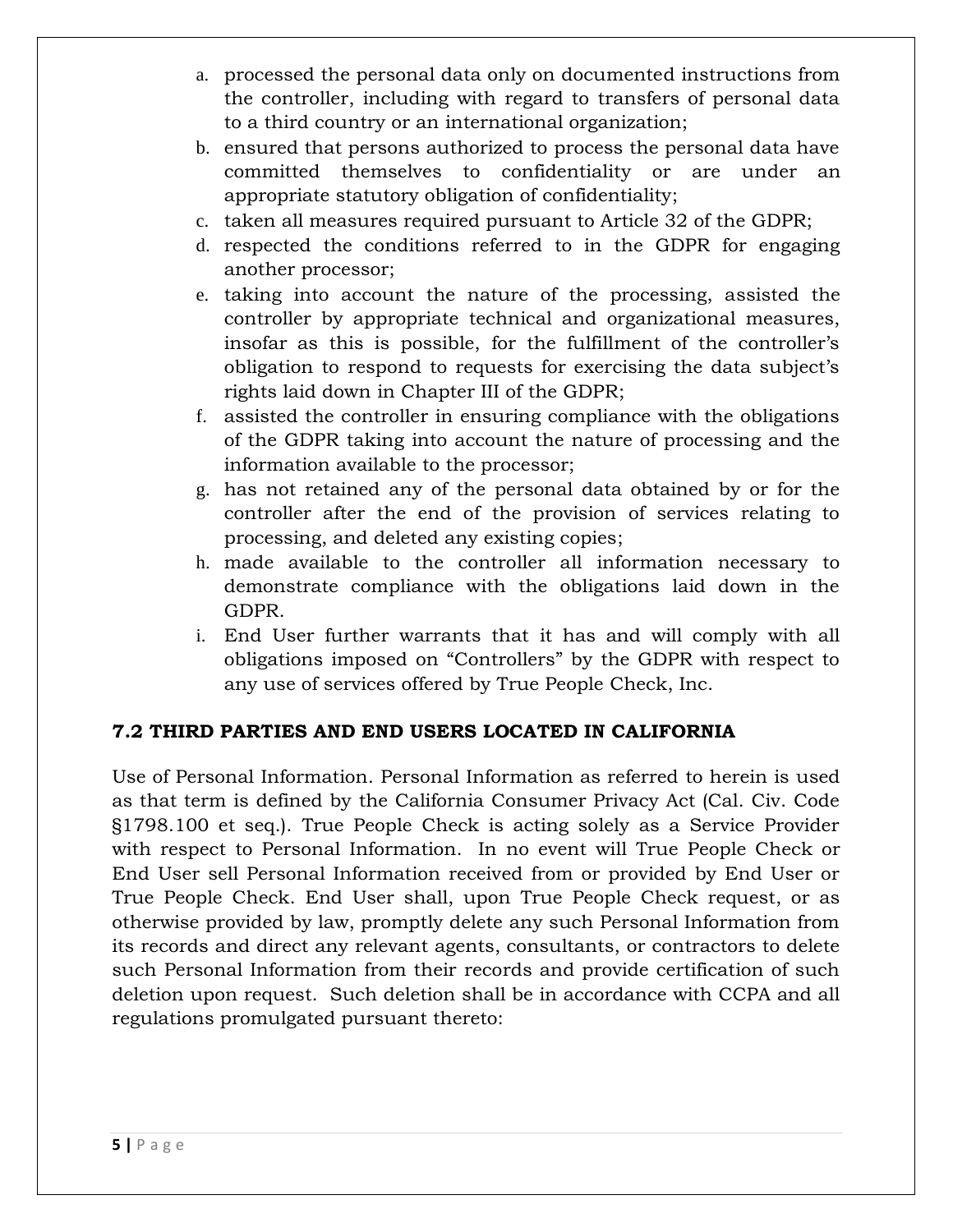Personal Information Compliance. True People Check and End User certify that they understand, agree to, and shall comply with the requirements in this Section prior to use of True People Check Services by End User.

- i. Comply with all applicable laws and regulations in connection with its receipt, use, handling, processing, access and storage of Personal Information;
- ii. Maintain a privacy program and related policies that address how personal Information is collected, used, shared, and otherwise Processed.
- iii. Promptly refer to True People Check any inquiries received by End User regarding True People Check privacy practices.

Prohibited Use. End User and True People Check shall not collect, retain, use, disclose, or otherwise Process Personal Information: 1) for any purpose (including a commercial purpose) other than for the specific purpose of performing the services, obligations, or actions that are specified in these Terms of Service; or 2) outside of the direct business relationship between True People Check and End User.

The Parties acknowledge and agree that both parties have no knowledge or reason to believe that either party is unable to comply with the provisions of this Addendum.

## **8. NO GUARANTEE OF OUTCOME OR RESULTS**

You are retaining True People Check for its level of expertise, dedication, and time devoted towards your particular matter, rather than a particular outcome or result. You understand that True People Check will do everything legally within their means to achieve your desired outcome. However, True People Check does not make any representations regarding our ability to achieve your desired outcome and cannot guarantee what may or may not be retrieved on your digital devices because every case is inherently unique and it is impossible to foresee all potential impediments during the rendering of services.

## **9. DISCLAIMER AS TO LEGAL ADVICE AND ACCURACY OF INFORMATION**

The information on this Site is for informational purposes only, and is not legal advice or a substitute for legal counsel. The information may or may not reflect the most current legal developments; accordingly, information on the Site is not promised or guaranteed to be correct or complete, and should not be relied upon as such. As legal advice must be tailored to the specific circumstances of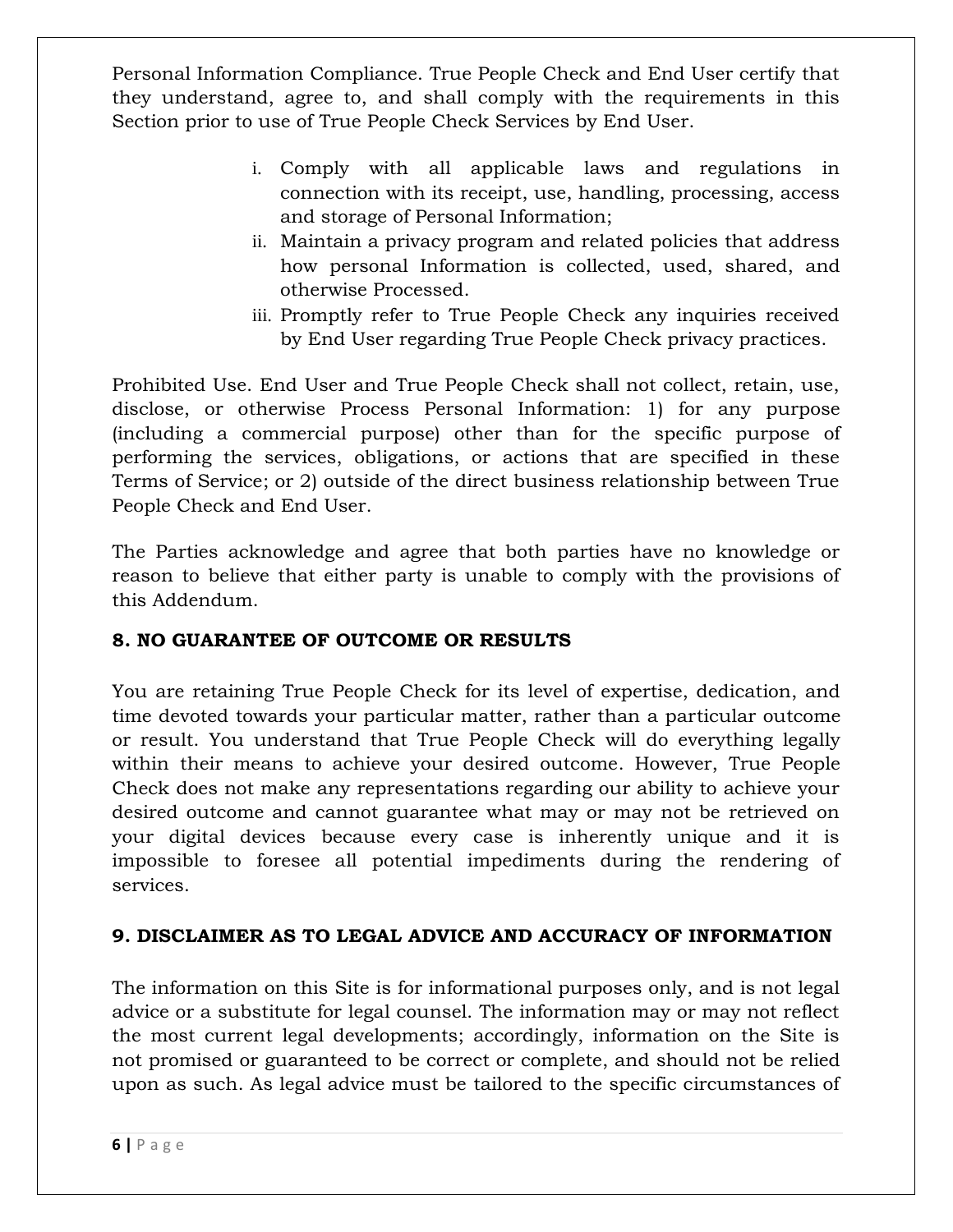each case, nothing provided on the Site should be used as a substitute for advice of competent counsel.

## **10. COMPLIANCE WITH THE LEGAL FRAMEWORK**

You hereby agree to comply with all applicable laws, including, but not limited to:

The federal laws, to the extent applicable, including but not limited to, Fair Credit Reporting Act ("FCRA"), the Americans With Disabilities Act ("ADA"), and the Drivers Privacy Protection Act ("DPPA);

10.1 applicable state laws including but not limited to any legal requirements for the applicable specific state forms, certificates or documents; and

10.2 the amendments to such statutory rules, codes and regulations as well as any case law interpreting such statutes, rules, codes and regulations ((i), (ii), and (iii) collectively referenced herein as "The Laws"). You will comply with all such obligations, and will be responsible for your own regulatory compliance and staying current with all The Laws. You have a copy of and understand the Federal Trade Commission's "Notice to Users of Consumer Reports: Obligations of Users under the FCRA" and Chapter Nine of Technical Assistance Manual (I) for the ADA

10.3 you shall not hold True People Check responsible for any information or opinions regarding the Laws. True People Check disclaims any information it may give to users regarding the Laws, and Customer shall use the information at its own risk. Information provided by True People Check does not replace or waive user's compliance obligations under The Laws or this Agreement. User acknowledges and agrees that it should obtain such legal or compliance information or any other advice regarding The Laws from its own counsel. User hereby certifies and with each order of True People Check Services continues to certify that it has filed all applicable state forms required by The Laws and complies with The Laws, and will use the True People Check Services in compliance with The Laws and this Agreement.

You may be issued certain passwords in connection with the True People Check Services and shall be responsible for maintaining their confidentiality and security, and for all activities conducted under your account, including, but not limited to, all fees associated therewith.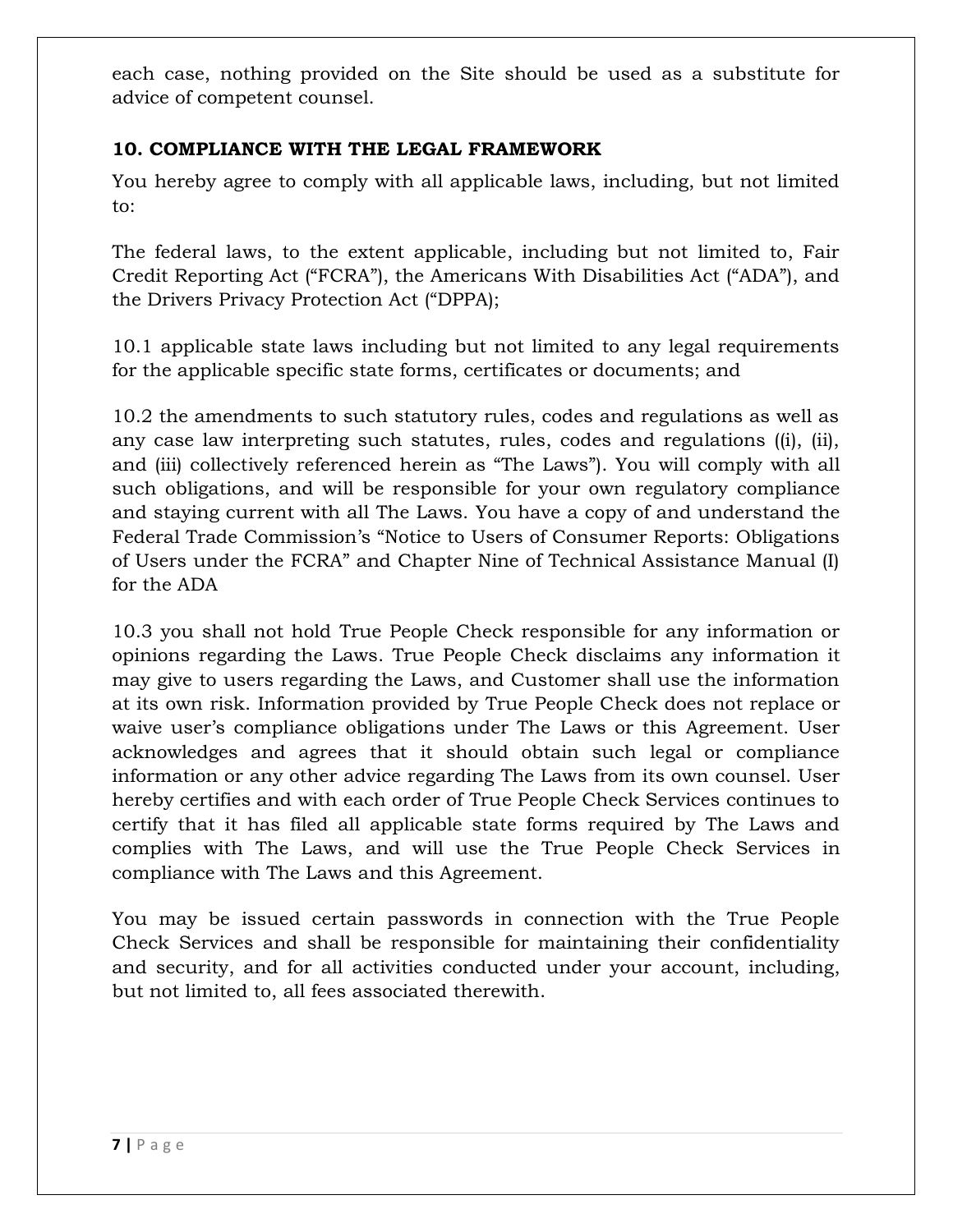#### **11. ABOUT OUR SERVICES**

True People Check is a provider of social media investigation services to detect fraud with insurance claims. We DO NOT conduct social media investigations for screening or employment. Our goal is to devise a plan to resolve your issues and concerns thoroughly and efficiently utilizing these services.

Depending on the nature of your request and particular circumstances, True People Check can perform a number of services geared towards achieving your desired outcome. A brief synopsis of our services is provided below but this list is not meant to be exhaustive and any questions can be resolved by searching the website content.

#### **12. INDEMNIFICATION**

To the fullest extent permitted by law, you shall defend, indemnify, and hold harmless True People Check and its affiliates from and against all claims arising from or in any way related to your use of the Site, any violation by you of these Terms and Conditions, or any other actions connected with your use of the Site, including but not limited to any liability or expense, losses, damages (actual and consequential), suits, judgments, litigation costs and attorney's fees. True People Check will provide prompt written notice of any such claims, but failure to provide such notice will not release you from any of your obligations pursuant to this Section.

#### **13. TERM AND TERMINATION**

These Terms of Conditions will take effect at the time you begin using the Site. True People Check reserves the right, with or without notice, at any time and for any reason to deny you access to the Site or to any portion thereof, and to terminate these Terms. These terms will terminate automatically if you fail to comply with the terms set forth herein. You may terminate these Terms and Conditions at any time by ceasing to use True People Check, but all applicable provisions of these Terms will survive such termination. Upon termination, you must destroy all copies of any portion of the Site, including any True People Check Content, in your possession.

#### **14. WARRANTIES DISCLAIMED**

The website and true people check content are provided "as is" and "as available." Neither true people check, its affiliates, subsidiaries, employees, officers, members, or trustees nor any of its agents, representatives, suppliers, advertisers, contractors, promotional partners, or licensors (collectively "true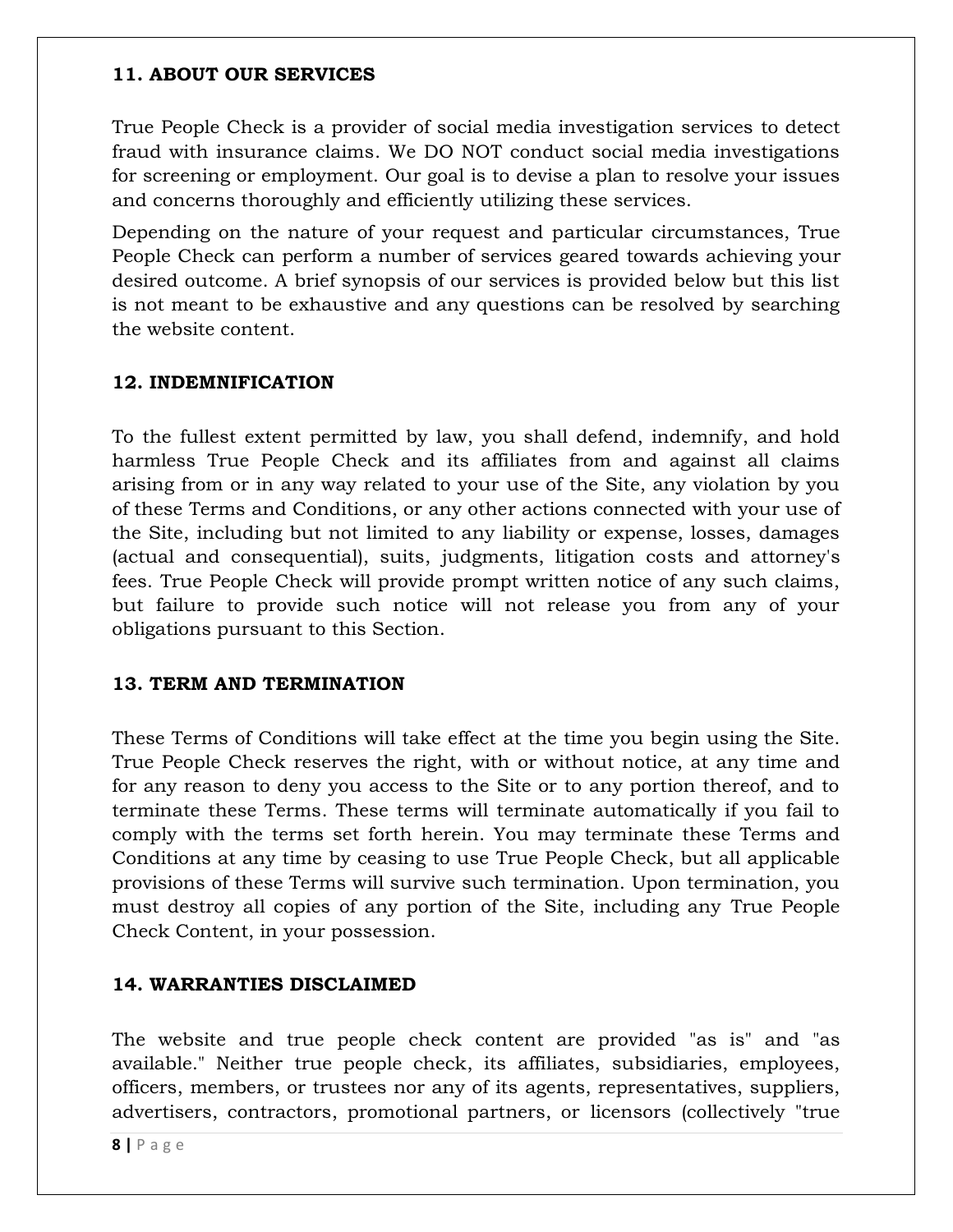people check parties") provide any express or implied representation or warranty of any kind, including without limitation, any representation or warranty that (i) the site content is complete, accurate, reliable or noninfringing; (ii) access to the site will be uninterrupted, timely, secure, or error free; (iii) the quality of any products, services, information or other material purchased or obtained by you through the site will meet your expectations; or (iv) company content will remain unchanged or accessible on the site. All warranties express or implied, are disclaimed to the fullest extent permitted by law including, without limitation, any warranty of merchantability, fitness for a particular purpose, and/or non-infringement of intellectual property.

#### **15. DISPUTE RESOLUTION**

The parties agree that any dispute or claim arising out of this Agreement shall be finally settled by binding arbitration under the Streamlined Arbitration Rules of JAMS, as modified herein. The arbitration hearing shall take place in the Eastern District of New York. A single arbitrator will be chosen according to JAM's Streamlined Arbitration Rules within forty-five (45) days of submission of the matter to arbitration. If the parties cannot agree on one arbitrator, JAMS shall appoint the arbitrator. The arbitrator shall conduct the arbitration in accordance with the Florida Rules of Civil Procedure. No discovery of any kind shall be taken by either party without the written consent of the other party, provided, however, that either party may seek the arbitrator's permission to take any deposition which is necessary to preserve the testimony of a witness who either is, or may become, outside the subpoena power of the arbitrator or otherwise unavailable to testify at the arbitration. The arbitrator shall have the power to grant any remedy or relief that the arbitrator deems just and equitable, except that the arbitrator shall not have the power to award punitive damages, treble damages, or any other damages which are not compensatory, even if permitted under the laws of the State of Florida or any other applicable law. To the extent possible, the arbitration hearings and award will be maintained in confidence. The fees and disbursements of the arbitrator shall be borne equally by the parties, with the prevailing party receiving as part of its award the expenses for counsel and other out-of-pocket costs, including those associated with mediation. The arbitration award may be enforced in any court having jurisdiction over the parties and the subject matter of the arbitration.

A). Prior to the appointment of the arbitrator, and within twenty (20) days from the date of commencement of the arbitration, the parties shall submit the dispute to JAMS for mediation. The parties will cooperate with JAMS and with one another in selecting a mediator from JAMS panel of neutrals, and in promptly scheduling the mediation proceedings. The parties covenant that they will participate in the mediation in good faith, and that they will share equally in its costs. All offers, promises, conduct and statements, whether oral or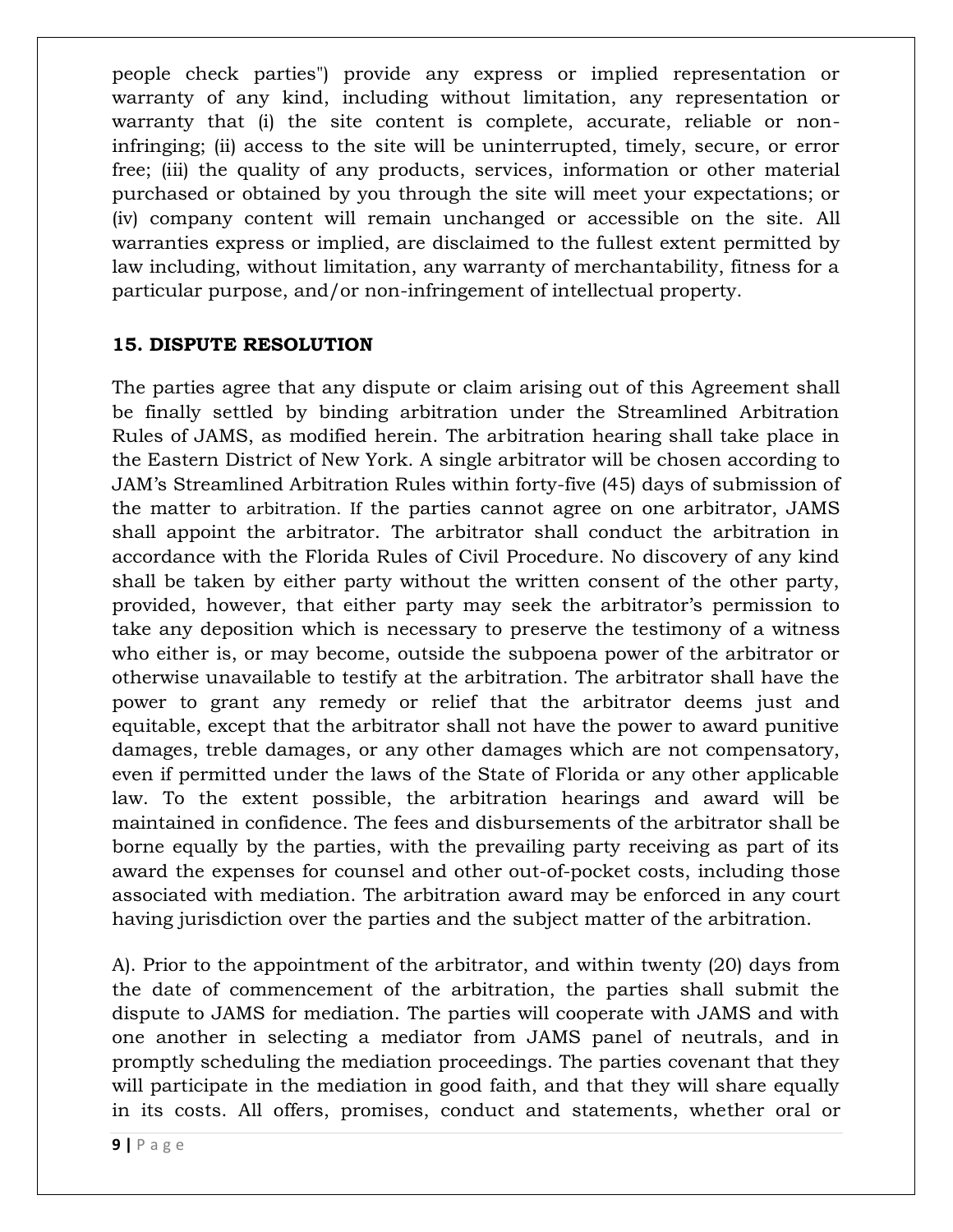written, made in the course of the mediation by any of the parties, their agents, employees, experts and attorneys, and by the mediator or any JAMS employees, are confidential, privileged and inadmissible for any purpose, including impeachment, in any arbitration or other proceeding involving the parties, provided that evidence that is otherwise admissible or discoverable shall not be rendered inadmissible or non-discoverable as a result of its use in the mediation. If the dispute is not resolved within 30 days from the date of the submission of the dispute to mediation (or such later date as the parties may mutually agree in writing), the administration of the arbitration shall proceed forthwith. The mediation may continue, if the parties so agree, after the appointment of the arbitrators. Unless otherwise agreed by the parties, the mediator shall be disqualified from serving as arbitrator in the case. The pendency of mediation shall not preclude a party from seeking provisional remedies in aid of the arbitration from a court of appropriate jurisdiction, and the parties agree not to defend against any application for provisional relief on the ground that mediation is pending.

B). Notwithstanding the foregoing, either party may apply to any court having jurisdiction over the parties and the subject matter of the dispute for a temporary restraining order and/or preliminary injunction to enjoin the other party from misappropriating, or infringing, any intellectual property right of the moving party, or to enforce the termination or confidentiality provisions of this Agreement or any arbitration award, and the parties consent to the jurisdiction of the state and federal courts located in the Southern District of New York.

## **16. LIMITATION OF LIABILITY**

Use of the internet and the site is solely at your risk and is subject to, without limitation, all applicable local, state, national and international laws and regulations. True People Check shall not be liable, and disclaims and limits any liability, for any claim, loss or damage, direct or indirect, including, without limitation, compensatory, consequential, incidental, indirect, special, exemplary or punitive damages of any kind whatsoever in connection with, as a result of, or arising (i) out of the use of or inability to use the site; (ii) from any interruption in the availability of the site; (iii) from any loss of data and/or from any equipment failure.

## **17. EXCLUSIONS PERMITTED BY LAW**

If there some jurisdictions that do not allow the exclusion or limitation of certain warranties or conditions or the limitation or exclusion of liability for loss or damage caused by negligence, breach of contract or breach of implied